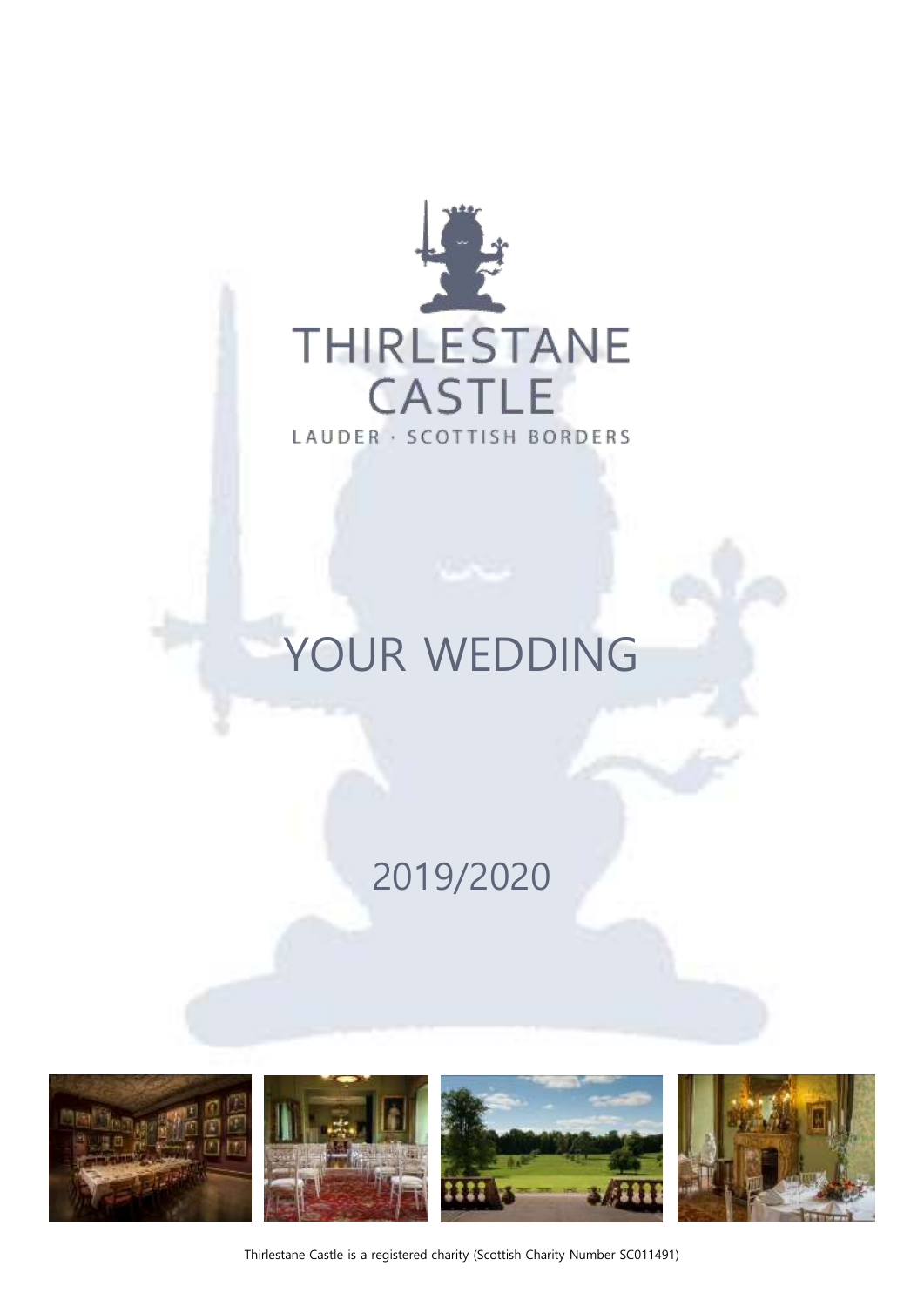#### EXCLUSIVELY YOURS

At Thirlestane Castle we pride ourselves on providing an exclusive venue for your wedding day where you will not have to share the estate with other guests or day visitors. The State Rooms are available on Fridays and Saturdays from April to October while the Old Servants' Quarters including the Courtyard, Vaulted Cellars and Victorian Kitchen, can be booked year-round. The Rose Garden and Front Lawn can be used at any time of year for marquee weddings.

### FLEXIBLE OPTIONS

All weddings are unique so although we do offer packages, we also have a bespoke option where you design your perfect wedding day choosing the spaces and ordering the day exactly as you wish.

#### EXCEPTIONAL CEREMONY

For your ceremony, we have several spaces that can be used – from grand state rooms to more informal settings. The State Drawing Room with its ornately decorated ceiling, is a stunning space in the heart of the castle. For those looking for a more rustic theme, you could hold your ceremony in our Cobbled Courtyard. If you don't trust the Scottish weather we can transform this space into a conservatory with a transparent marquee. For smaller weddings, our Panelled Room in the oldest part of the castle is a dramatic but intimate space. If you like, you could even choose to get married in our beautiful grounds.

#### UNIQUE DRINKS RECEPTION

If the weather is favourable your guests can enjoy drinks on our stunning terrace overlooking the grounds while you have your photos taken. We have a range of drinks options available, or if you have something different in mind, we are always happy to develop a special selection just for you. There are also many spaces within the castle for your drinks reception and for capturing special images from the day.







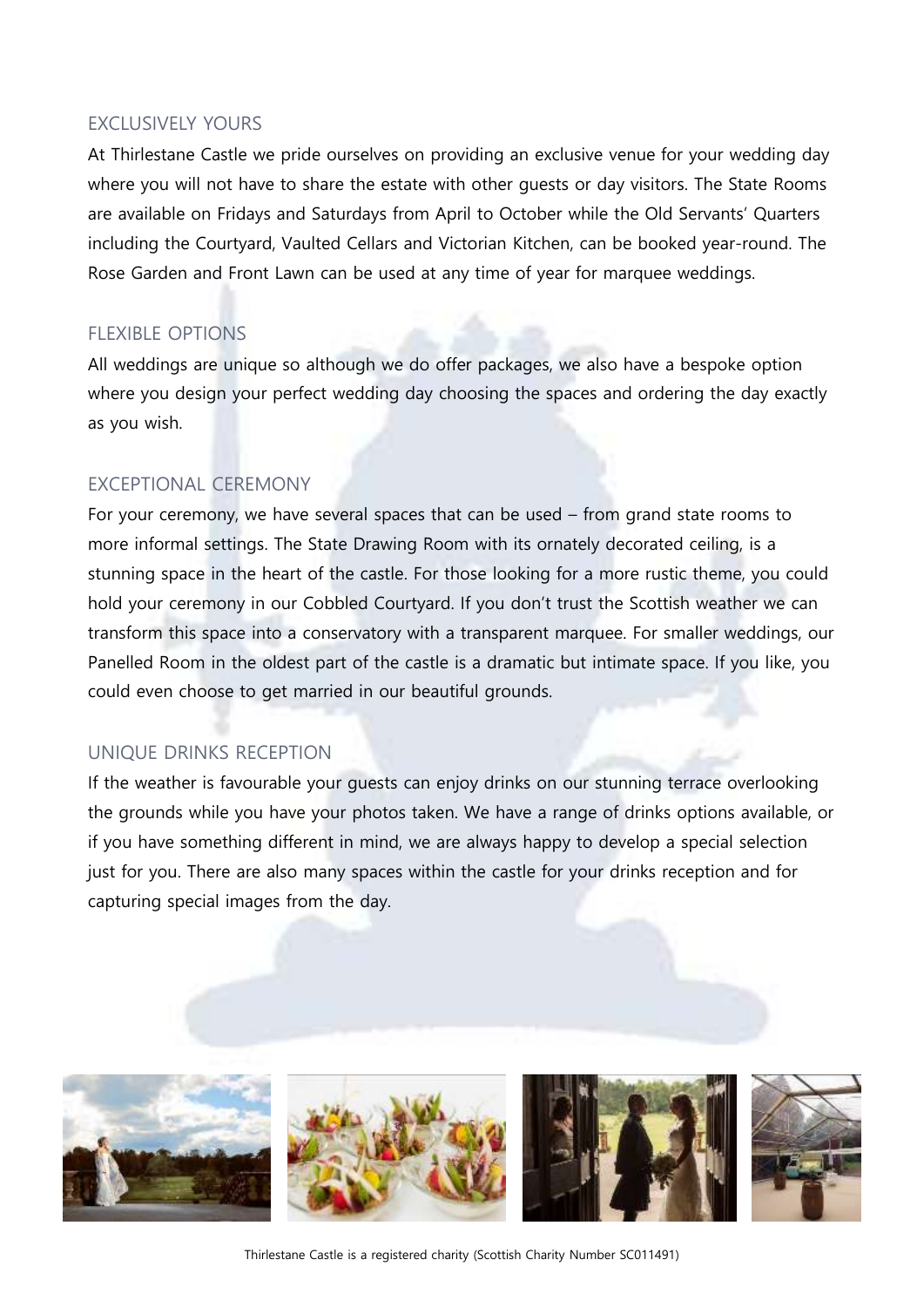#### MEMORABLE DINING

For your first meal as a married couple we have a number of options depending on the number of your guests and the theme of your day. If you would like a grand setting surrounded by history, you can choose the State Dining Room with its portrait-lined walls. For a more relaxed, contemporary meal for a smaller guest list there is our newly refurbished Victorian Kitchen with its rustic feel. Alternatively, you can choose to have an informal dining experience in the Old Servants' Hall or a unique meal in our Vaulted Cellars. For larger numbers, you may choose to have your wedding breakfast in a marquee in the Rose Garden or even on the Castle's front lawn. We have carefully selected a panel of the finest local caterers who will be delighted to work with you to create a delicious menu for your special day.

#### UNFORGETTABLE CELEBRATION

For your evening reception, the Rose Garden is the perfect location for a marquee or, for larger parties, there is the Front Lawn. A more informal reception can be held in the Old Servants' Quarters where guests can move between the Cobbled Courtyard and the Vaulted Cellar.

#### RELAXING ACCOMMODATION

To prepare beforehand and to relax afterwards, you can book one of the luxurious self-catering apartments within the castle. From January 2019 we will have nine bedrooms available for you and your guests. We are also happy to provide details for other local accommodation if you require this for your guests.

#### EXCEPTIONAL SUPPLIERS

Whether you are looking for a photographer or florist, a double decker bus or a beautifully decorated marquee, we can help you find the best local suppliers to ensure your special day goes perfectly.

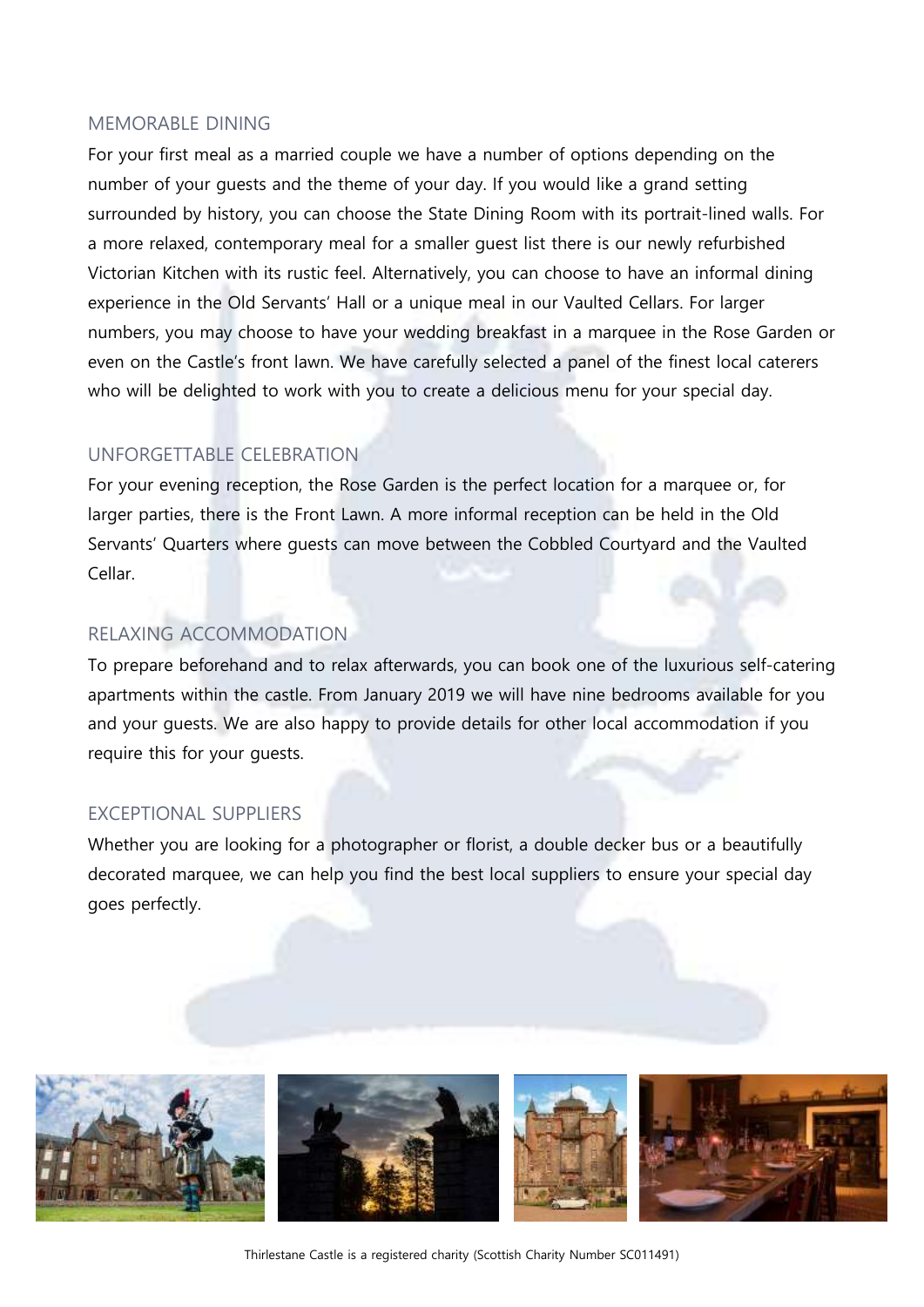# OUR WEDDING PACKAGES

We've put these packages together to give you some all-inclusive options and suggestions for which spaces to use. However, you are welcome to adapt these or select our bespoke option where you can design your own package.

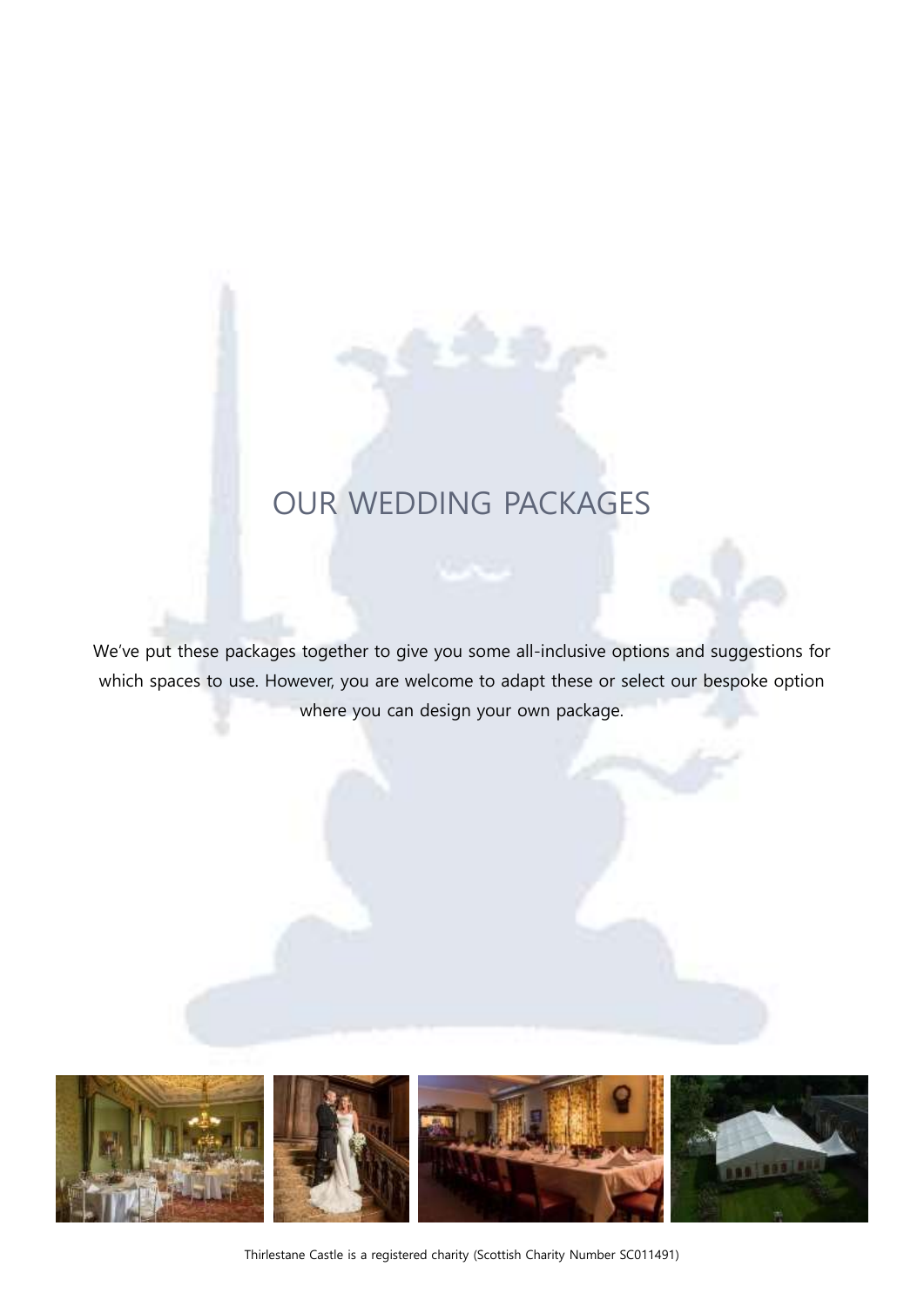# CASTLE PACKAGE Up to 60 guests

Ceremony in State Drawing Room

Drinks Reception in Panelled Room or Terrace

~

~

Wedding Breakfast in State Dining Room

Evening Reception in Old Servant's Hall

 $\sim$ 

#### Includes:

- All venue hire
- Furniture hire
- Use of the castle and grounds for photos
- 3 Course Wedding Breakfast including tea/coffee and after-dinner mints (selected from the £55 menu options - more options can be provided if required)
- Evening Buffet of Bacon & Sausage Rolls plus a vegetarian option
- Service of Drinks (Includes glassware, delivery and chilling of drinks, continual service throughout reception and wedding breakfast, disposal of empty bottles)
- Bar operated on a cash or account basis
- Set up of the wedding breakfast including tables and favours
- Standard house crockery, glassware and cutlery
- Staff, both kitchen team and service team
- Event management

### COST – £8,100

- Bagpiper on Arrival £115
- Canapes £10 per person
- Hog Roast Evening Buffet £10 per person
- Drinks Package £25 per person (inclusive of: 2 Glasses of Prosecco for the drinks reception with a soft drink alternative, 1/2 Bottle of House Wine to accompany the Wedding Breakfast, Jugs of Iced Tap Water on the tables and 1 Glass of Prosecco for the toast with a soft drink alternative)
- Corkage (if you would like to provide your own drinks) £10 per person
- Accommodation Prices on request
- Floral displays on dining tables From £40 each
- Photographer Prices on request
- Evening Entertainment Prices on request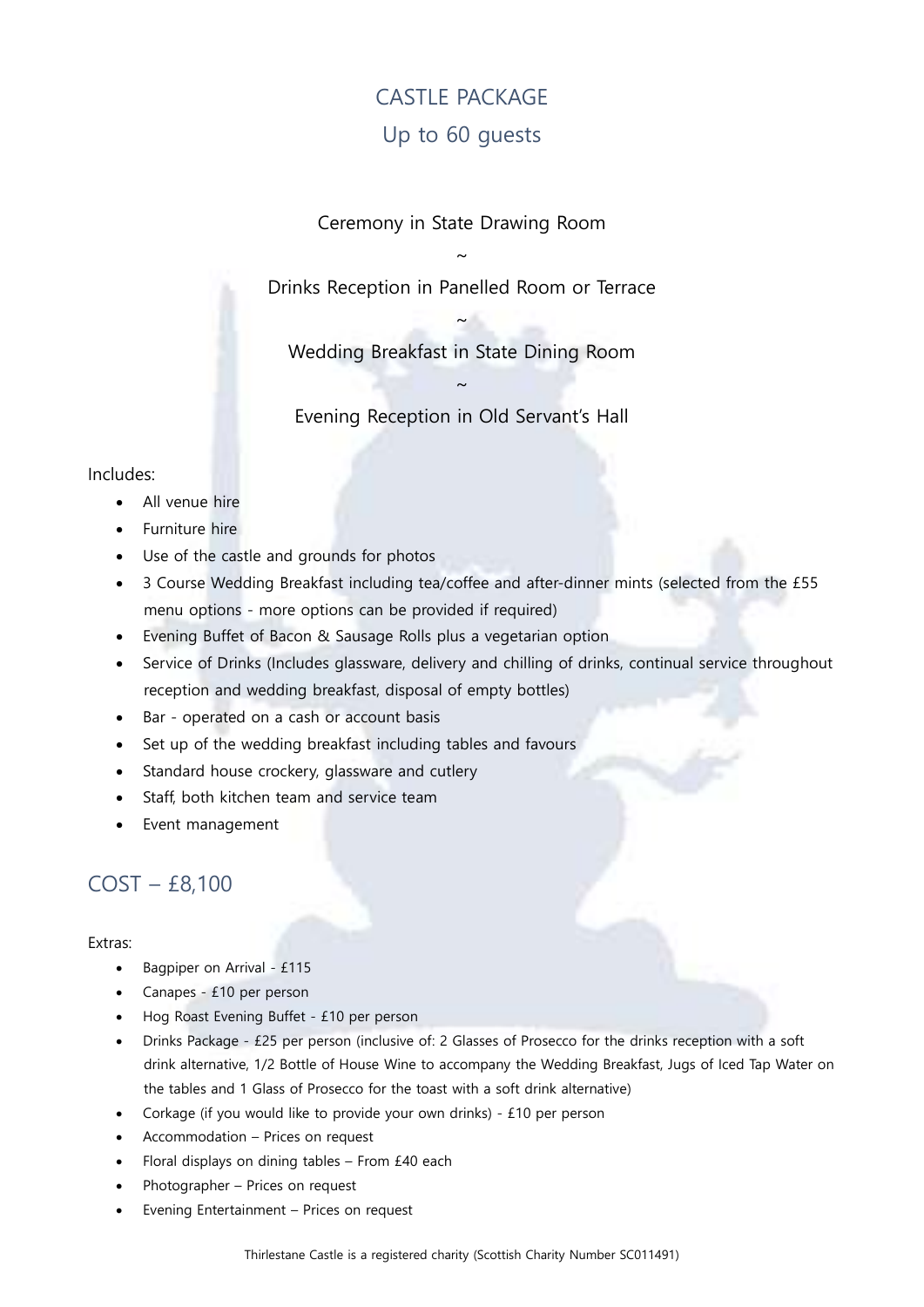# COURTYARD PACKAGE Up to 100 guests

Ceremony in the State Drawing Room

~

Drinks Reception in Courtyard Marquee and Vaulted Cellar

~

Wedding Breakfast in State Drawing Room

Evening Reception in Courtyard Marquee and Vaulted Cellar

 $\sim$ 

#### Includes:

- All venue hire including marquee
- Furniture hire
- Use of the castle and grounds for photos
- 3 Course Wedding Breakfast including tea/coffee and after-dinner mints (selected from the £55 menu options - more options can be provided if required)
- Evening Buffet of Bacon & Sausage Rolls plus a vegetarian option
- Service of Drinks (Includes glassware, delivery and chilling of drinks, continual service throughout reception and wedding breakfast, disposal of empty bottles)
- Bar operated on a cash or account basis
- Set up of the wedding breakfast including tables and favours
- Standard house crockery, glassware and cutlery
- Staff, both kitchen team and service team
- Event management

# COST – £13,200

- Bagpiper on Arrival £115
- Canapes £10 per person
- Hog Roast Evening Buffet £10 per person
- Drinks Package £25 per person (inclusive of: 2 Glasses of Prosecco for the drinks reception with a soft drink alternative, 1/2 Bottle of House Wine to accompany the Wedding Breakfast, Jugs of Iced Tap Water on the tables and 1 Glass of Prosecco for the toast with a soft drink alternative)
- Corkage (if you would like to provide your own drinks) £10 per person
- Accommodation Prices on request
- Floral displays on dining tables From £40 each
- Photographer Prices on request
- Evening Entertainment Prices on request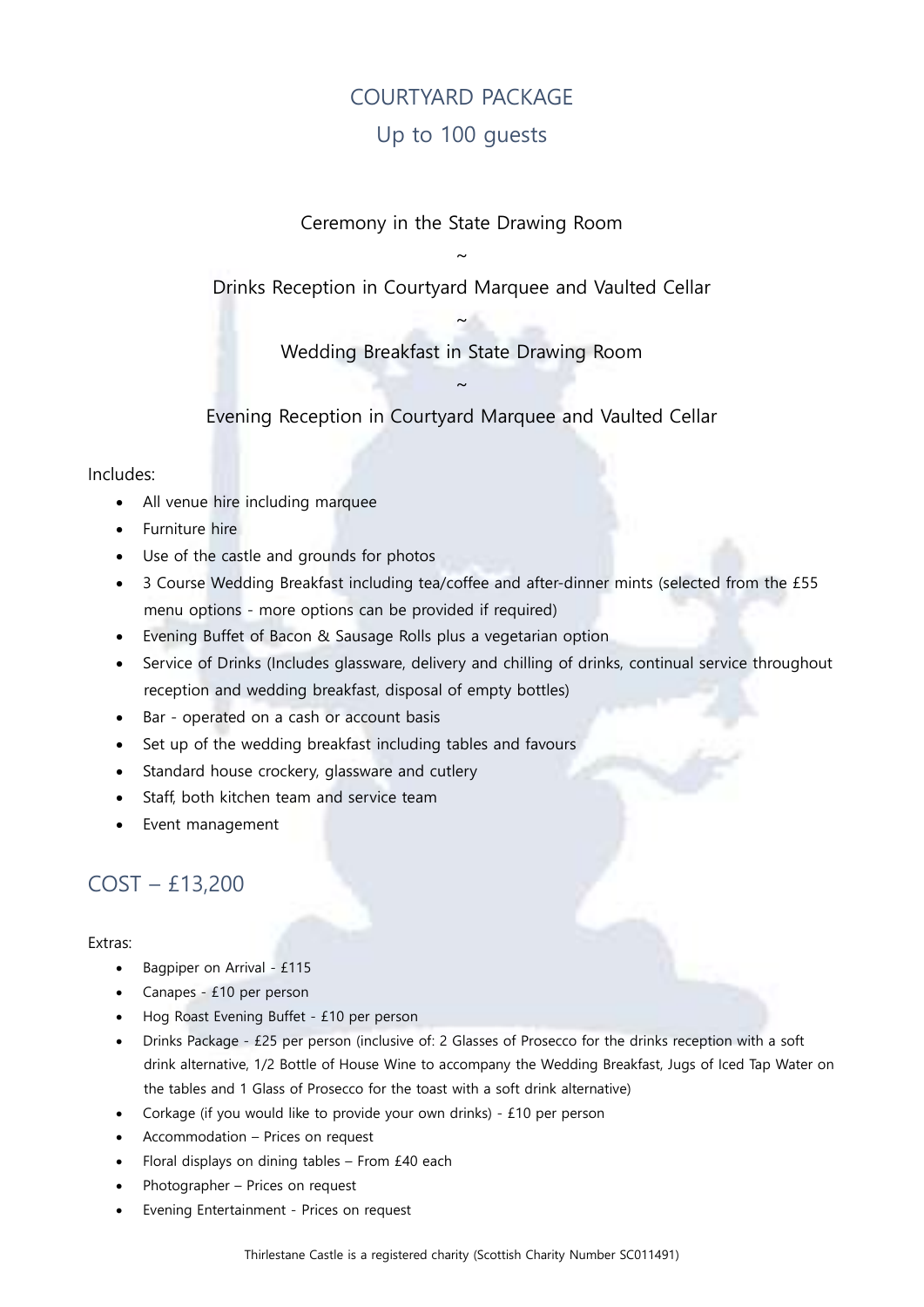# GARDEN PACKAGE Up to 200 guests

Ceremony in the Garden or Garden Marquee

~ Drinks Reception in State Drawing Room

~

Wedding Breakfast in Garden Marquee

 $\sim$ 

Evening Reception in Garden Marquee

#### Includes:

- All venue hire including marquee
- Furniture hire
- Use of the castle and grounds for photos
- 3 Course Wedding Breakfast including tea/coffee and after-dinner mints (selected from the £55 menu options - more options can be provided if required)
- Evening Buffet of Bacon & Sausage Rolls plus a vegetarian option
- Service of Drinks (Includes glassware, delivery and chilling of drinks, continual service throughout reception and wedding breakfast, disposal of empty bottles)
- Bar operated on a cash or account basis
- Set up of the wedding breakfast including tables and favours
- Standard house crockery, glassware and cutlery
- Staff, both kitchen team and service team
- Event management

### COST – £33,800

- Bagpiper on Arrival £115
- Canapes £10 per person
- Hog Roast Evening Buffet £10 per person
- Drinks Package £25 per person (inclusive of: 2 Glasses of Prosecco for the drinks reception with a soft drink alternative, 1/2 Bottle of House Wine to accompany the Wedding Breakfast, Jugs of Iced Tap Water on the tables and 1 Glass of Prosecco for the toast with a soft drink alternative)
- Corkage (if you would like to provide your own drinks) £10 per person
- Accommodation Prices on request
- Floral displays on dining tables From £40 each
- Photographer Prices on request
- Evening Entertainment Prices on request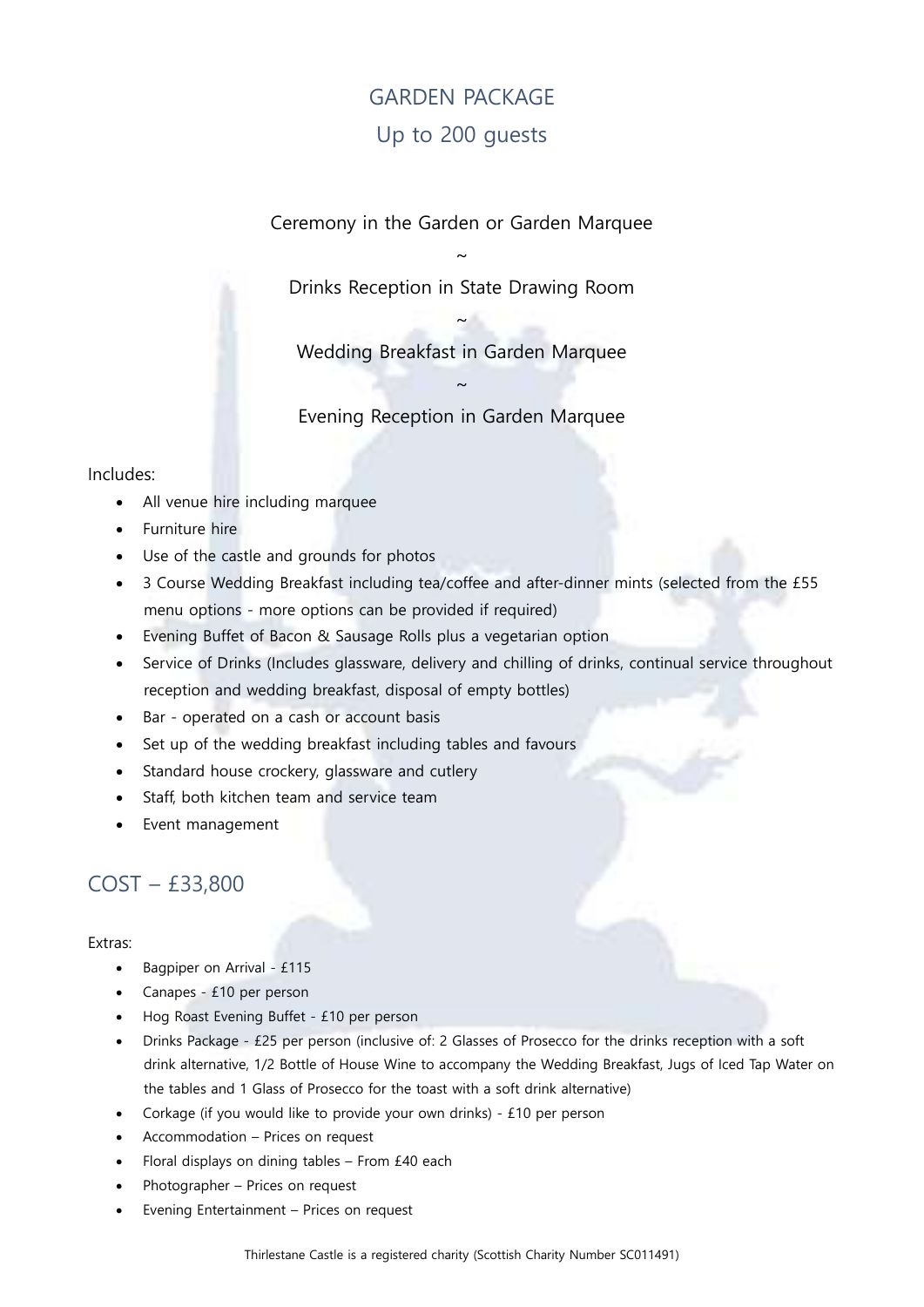# ESTATE PACKAGE Over 200 guests

Ceremony in the South-East Garden, Garden Marquee (up to 300) or Front Lawn Marquee (up to 1000)

Drinks Reception, Wedding Breakfast and Evening Reception in Garden Marquee (up to 300) or Front Lawn Marquee (up to 1000)

 $\sim$ 

COST – Price on request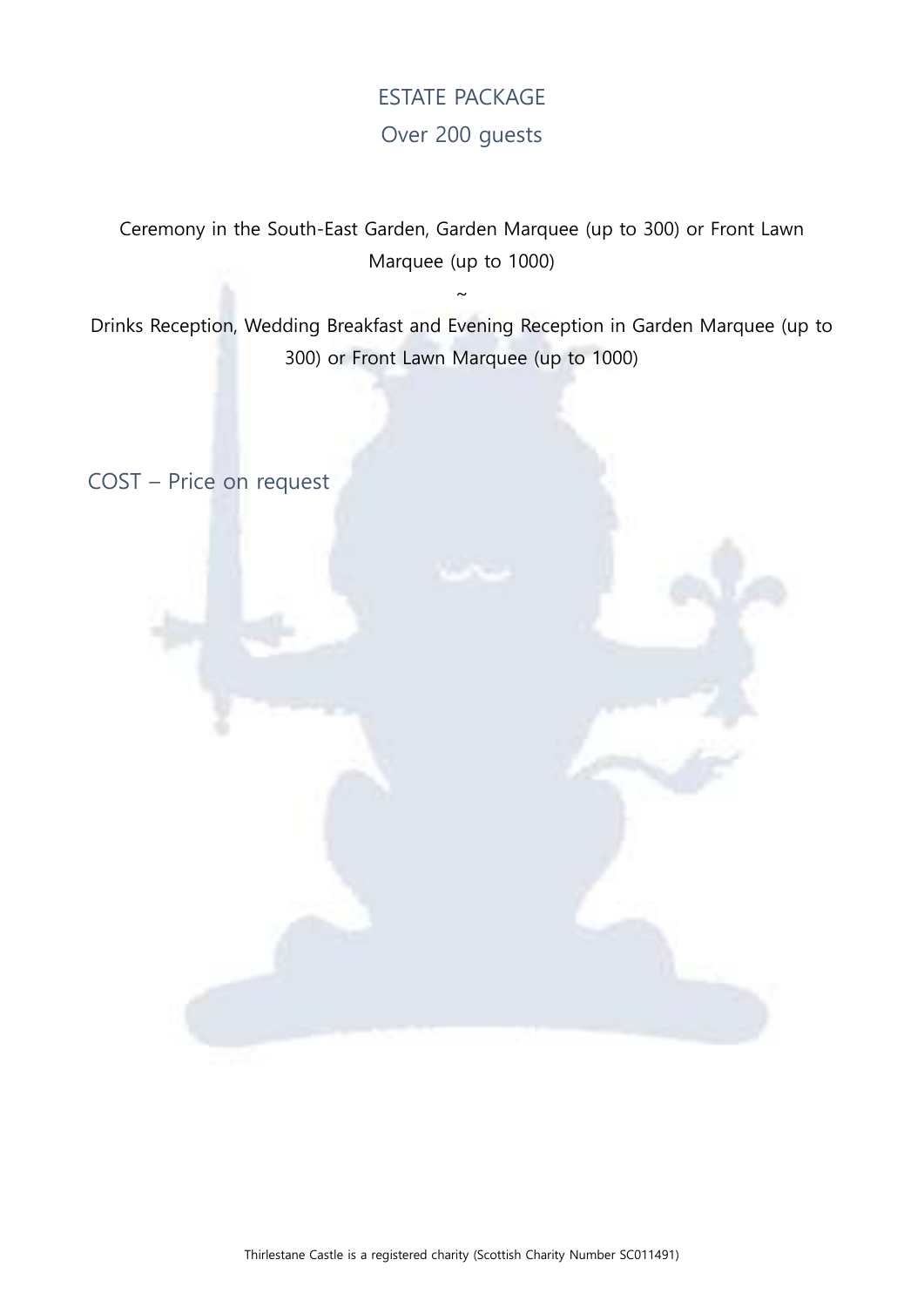# CARFRAEMILL PACKAGE Up to 100 guests

Ceremony in State Drawing Room

~ Drinks Reception in Panelled Room

Wedding Breakfast at Carfraemill Hotel\*

 $\sim$ 

~

Evening Reception at Carfraemill Hotel\*

#### Includes:

- All Thirlestane Castle venue hire
- Use of the castle and grounds for photos
- Furniture hire
- Coach transfer to Carfraemill Hotel

# COST – £2,200

- Bagpiper on Arrival £115
- Canapes £10.00 per person
- Drinks Package £10 per person (inclusive of: 2 Glasses of Prosecco for drinks reception with a soft drink alternative, glassware and staffing)
- Accommodation Prices on request
- Floral Displays From £170
- Photographer Prices on request
- \*Carfraemill Venue Hire and Catering From £4,500 (includes three-course wedding breakfast, drinks package and room hire)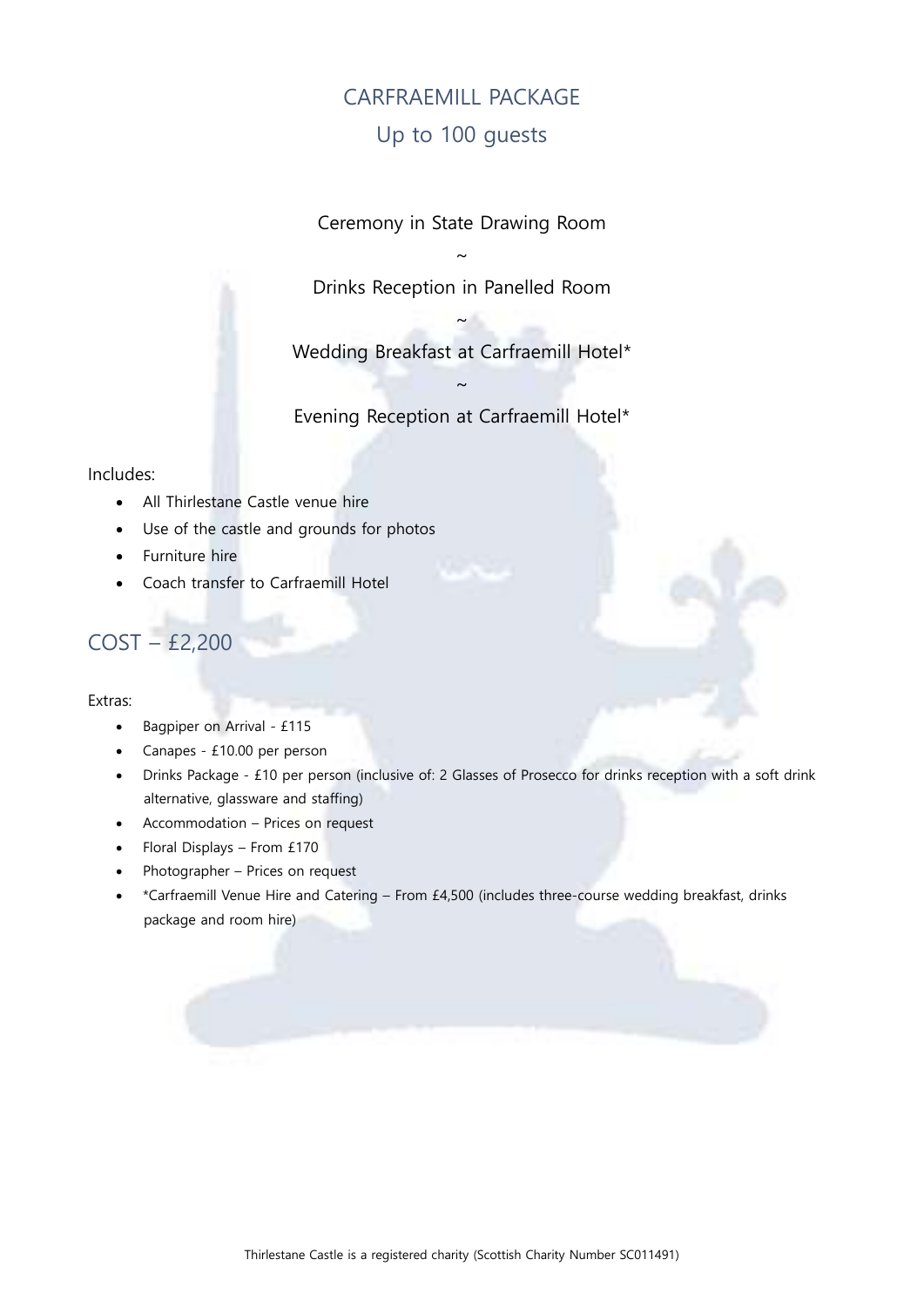# THE BESPOKE OPTION

Here at Thirlestane Castle we understand that all weddings are unique so we also offer you the opportunity to create your own package or alter one of ours to better suit what you have in mind. Choose the spaces you would like to use and then add on the other elements to make it your special day.



Thirlestane Castle is a registered charity (Scottish Charity Number SC011491)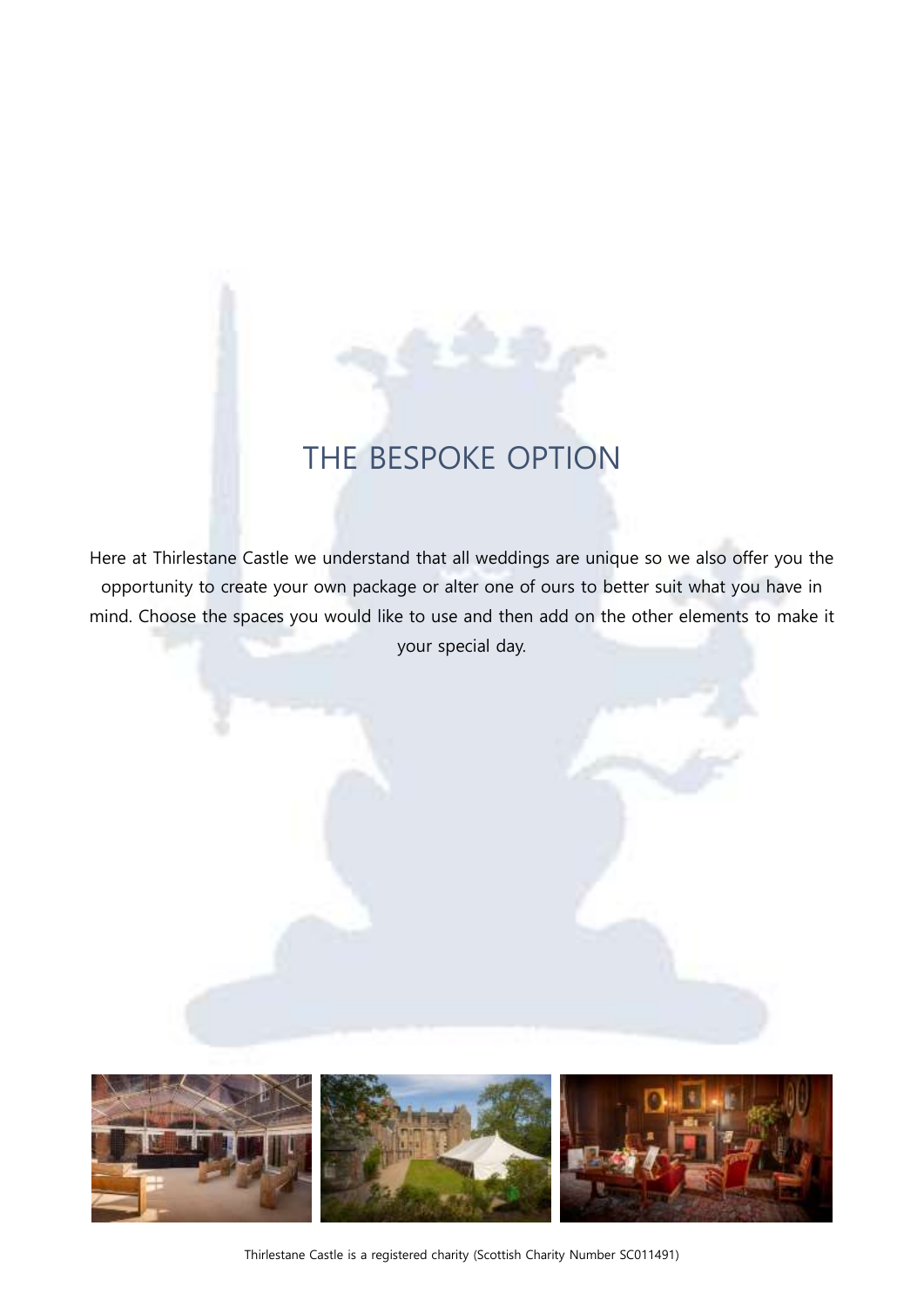# SPACES - STATE ROOMS

#### PANELLED ROOM



Wood-panelled room in the oldest part of the castle ideal for a smaller ceremony

| Ceremony                 | 60            |
|--------------------------|---------------|
| Drinks Reception         | 65            |
| Dinner                   | Not available |
| <b>Evening Reception</b> | Not available |
|                          |               |
| COST                     | £600          |
|                          |               |

### STATE DINING ROOM



# Dramatic portrait-lined room perfect for your ceremony or wedding breakfast

| Ceremony          | 80            |
|-------------------|---------------|
| Drinks Reception  | 100           |
| Dinner            | 75            |
| Evening Reception | Not available |
|                   |               |
|                   |               |
| COST              | £1,560        |

#### STATE DRAWING ROOM



An elegant room with a dramatic ceiling suitable for a stunning ceremony or wedding breakfast

| Ceremony          | 100           |
|-------------------|---------------|
| Drinks Reception  | 140           |
| Dinner            | 100           |
| Evening Reception | Not available |
|                   |               |
| COST              | £1,560        |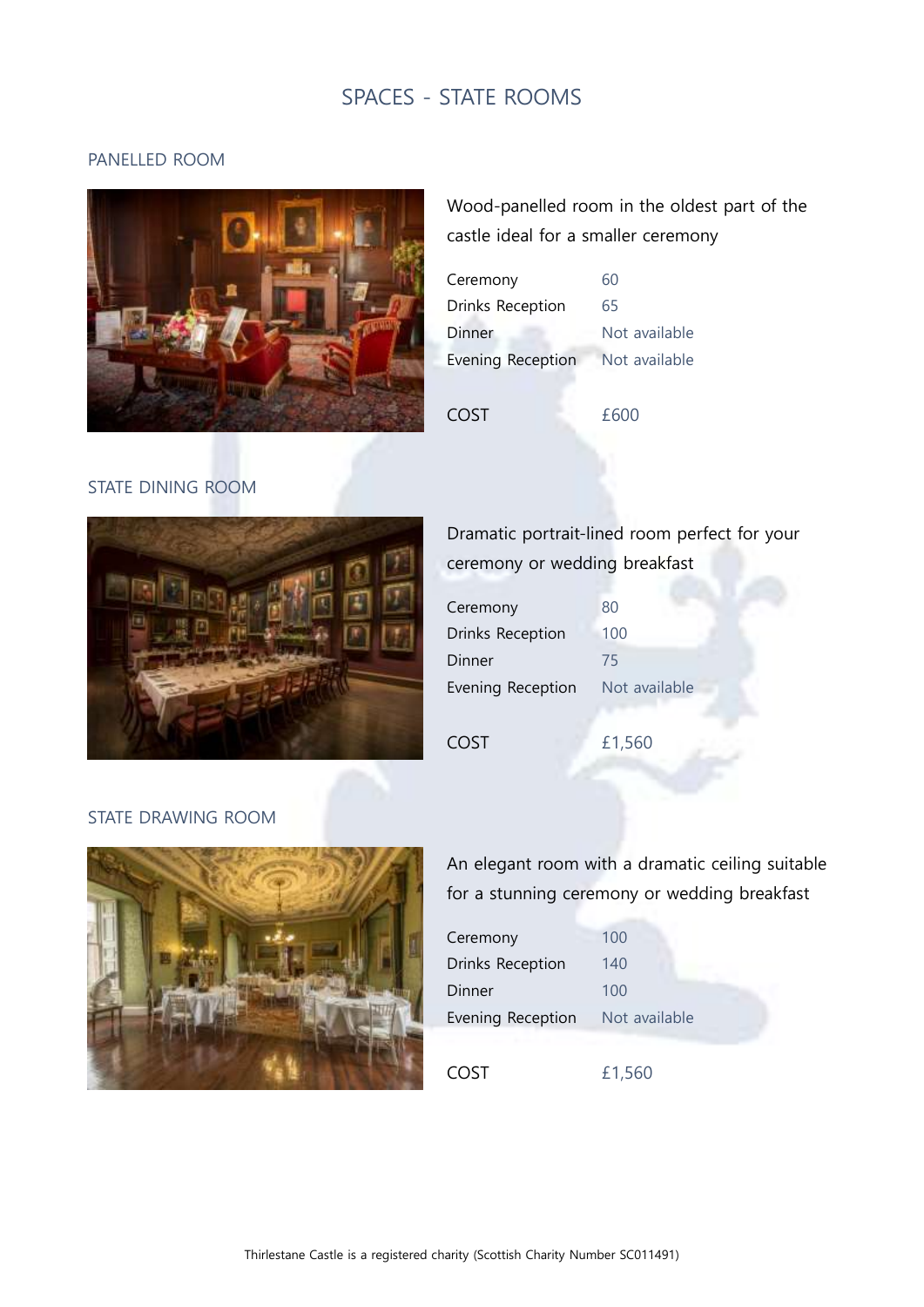# SPACES - OLD SERVANTS' QUARTERS

#### VICTORIAN KITCHEN



A rustic, yet contemporary space with the original vaulted ceiling and Victorian range

| Ceremony                 | 60   |
|--------------------------|------|
| Drinks Reception         | 60   |
| Dinner                   | 40   |
| <b>Evening Reception</b> | 60   |
|                          |      |
| COST                     | £600 |

#### OLD SERVANTS' HALL



### A cosy space ideal for a smaller, more informal wedding breakfast

| Ceremony                | 80 |  |
|-------------------------|----|--|
| <b>Drinks Reception</b> | 80 |  |
| Dinner                  | 60 |  |
| Evening Reception       | 80 |  |
|                         |    |  |

COST £600

VAULTED CELLAR



| An atmospheric and unique space that would be |
|-----------------------------------------------|
| a great evening reception venue               |

| Ceremony          | 90  |
|-------------------|-----|
| Drinks Reception  | 100 |
| Dinner            | 80  |
| Evening Reception | 100 |
|                   |     |

COST £1,800 (includes Courtyard)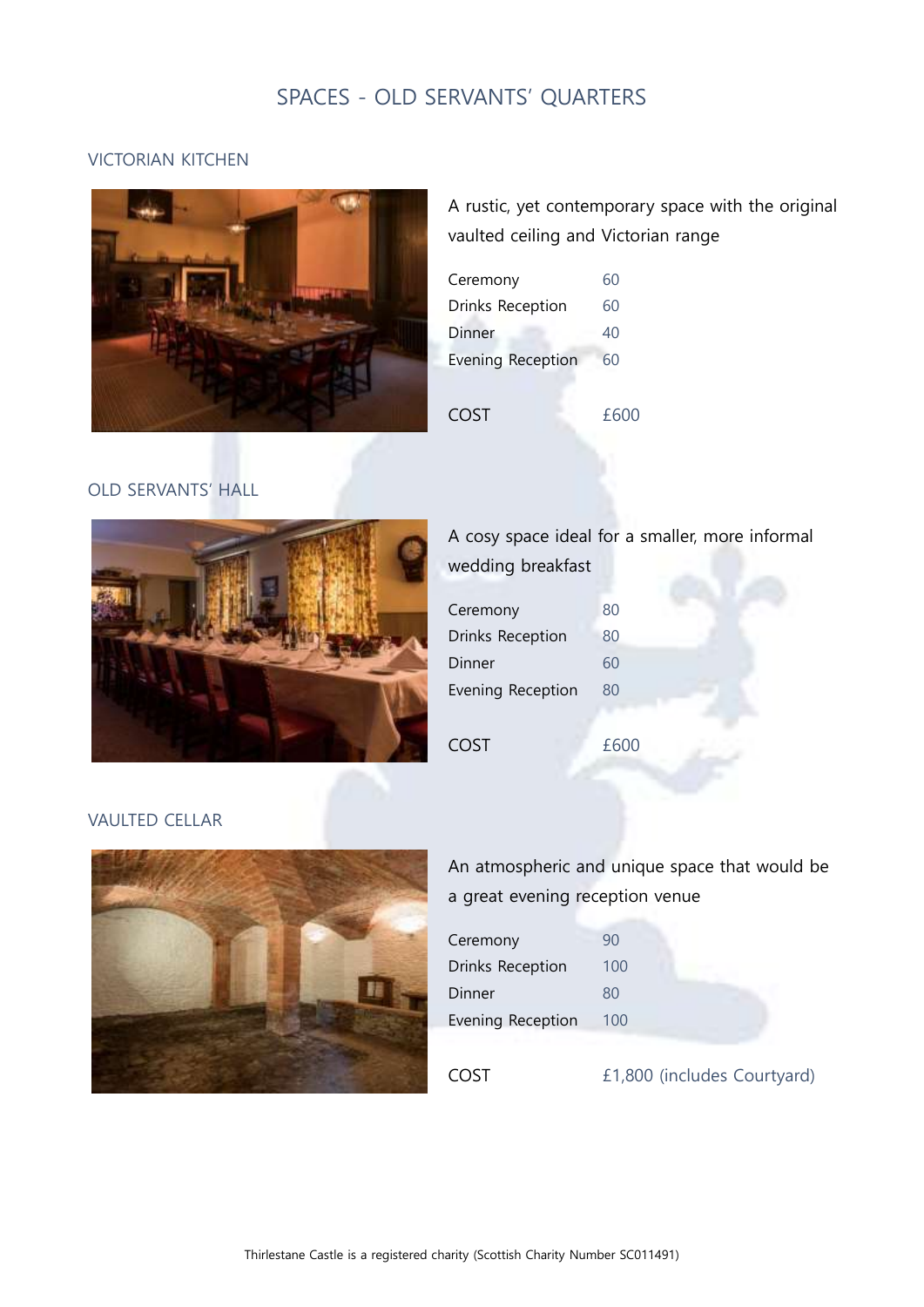# SPACES - OLD SERVANTS' QUARTERS

#### COURTYARD (including marquee)



Celebrate under the stars with this conservatorylike space in our Courtyard

| Ceremony                 | 90      |
|--------------------------|---------|
| Drinks Reception         | 100     |
| Dinner                   | 75      |
| <b>Evening Reception</b> | 100     |
|                          |         |
| <b>COST</b>              | £3,000  |
| Add Vaulted Cellar       | $+f600$ |

#### COURTYARD (no marquee)



Enjoy an alfresco ceremony or reception in this beautiful enclosed, cobbled courtyard

| Ceremony                | 150 |
|-------------------------|-----|
| <b>Drinks Reception</b> | 160 |
| Dinner                  | 125 |
| Evening Reception       | 160 |
|                         |     |

COST £1,200

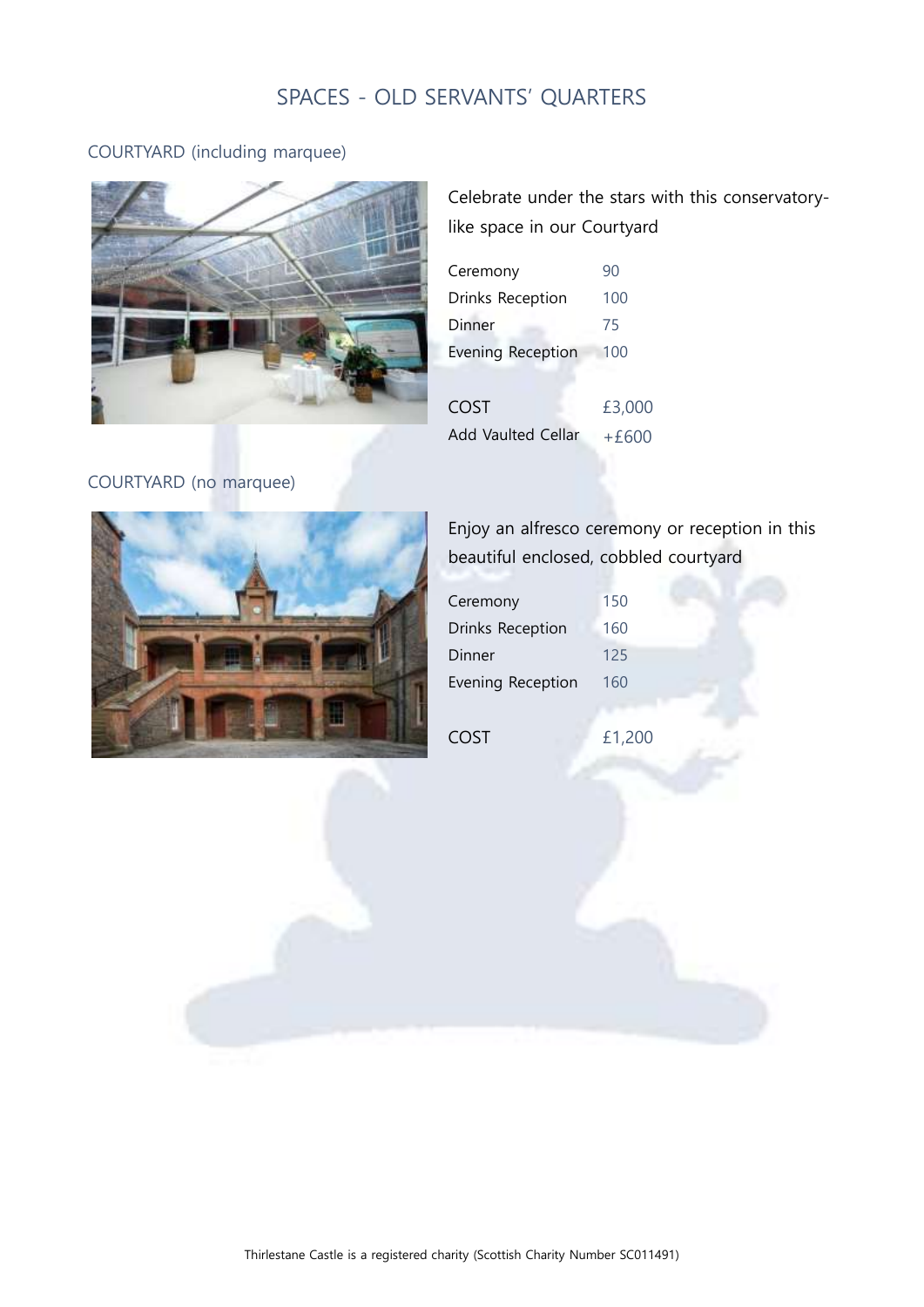# SPACES - GARDENS

#### SOUTH-EAST GARDEN



Have your ceremony with the oldest part of the castle as your backdrop or erect a marquee

| Ceremony                 | 400 |
|--------------------------|-----|
| Drinks Reception         | 400 |
| Dinner                   | 300 |
| <b>Evening Reception</b> | 300 |

COST £1,800 (excluding marquee)

#### FRONT LAWN



# Our prime and exclusive location, larger guest lists can be accommodated here in a marquee

| Ceremony          | 1000 |
|-------------------|------|
| Drinks Reception  | 1000 |
| Dinner            | 1000 |
| Evening Reception | 1000 |

COST Price on request

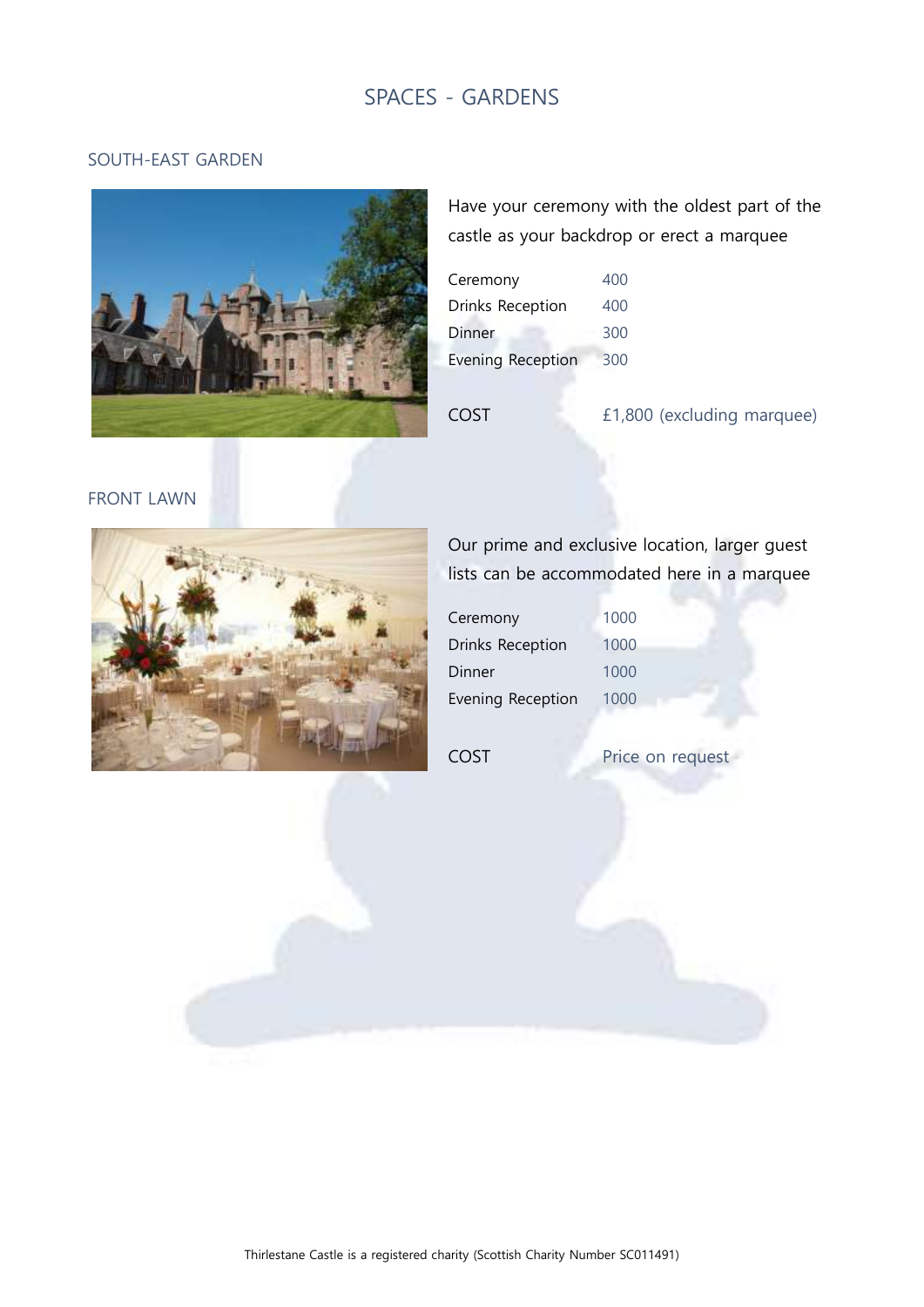### CATERING – SAMPLE MENUS

We work with a panel of award-winning caterers who will create a delicious menu for your wedding breakfast. This is just a small sample of what they could provide for your guests.

#### Spring/Summer

Chicken & leek terrine, wild garlic mayonnaise, pickled mushrooms

~ North Sea Cod fillet, curried cauliflower, mango puree, potato, coriander

 $\sim$ Strawberry & vanilla parfait, honey oat crumble, berry consommé

#### Autumn/Winter

Pumpkin velouté, crispy chicken wing, almond crumb, cavalo nero crisp

 $\sim$ Braised featherblade of Border Beef, cavolo nero, roasted pumpkin, mashed potatoes, artichoke

> $\sim$ Vanilla pannacotta, bramble jelly, berries, mint

#### Includes:

- Event manager
- Set up of the venue including tables, favours, ceremony
- Standard house crockery, glassware and cutlery
- All staffing

### COST – From £55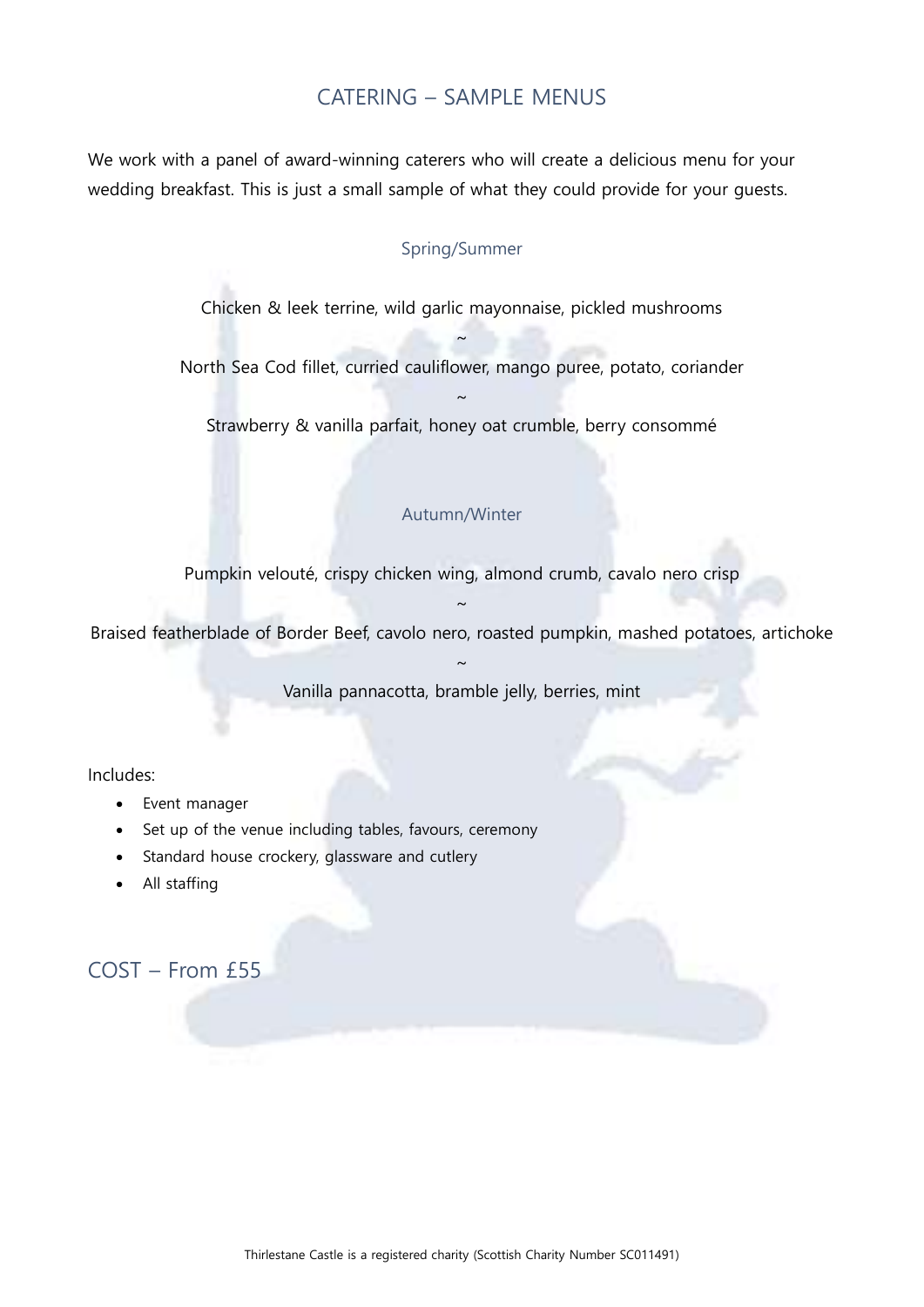# CATERING – OTHER OPTIONS

#### ALL-INCLUSIVE CATERING



Three-course wedding breakfast as above plus:

- Tea/Coffee and after-dinner mints
- Evening Buffet of Bacon & Sausage Rolls
- Service of Drinks
- Bar operated on a cash or account basis
- Furniture & Linen Hire

COST From £80 per person

BESPOKE



Do you have a more elaborate meal in mind or something more rustic such as a Hog Roast? We can put you in touch with our caterers so you can select your own options.

COST P.O.A

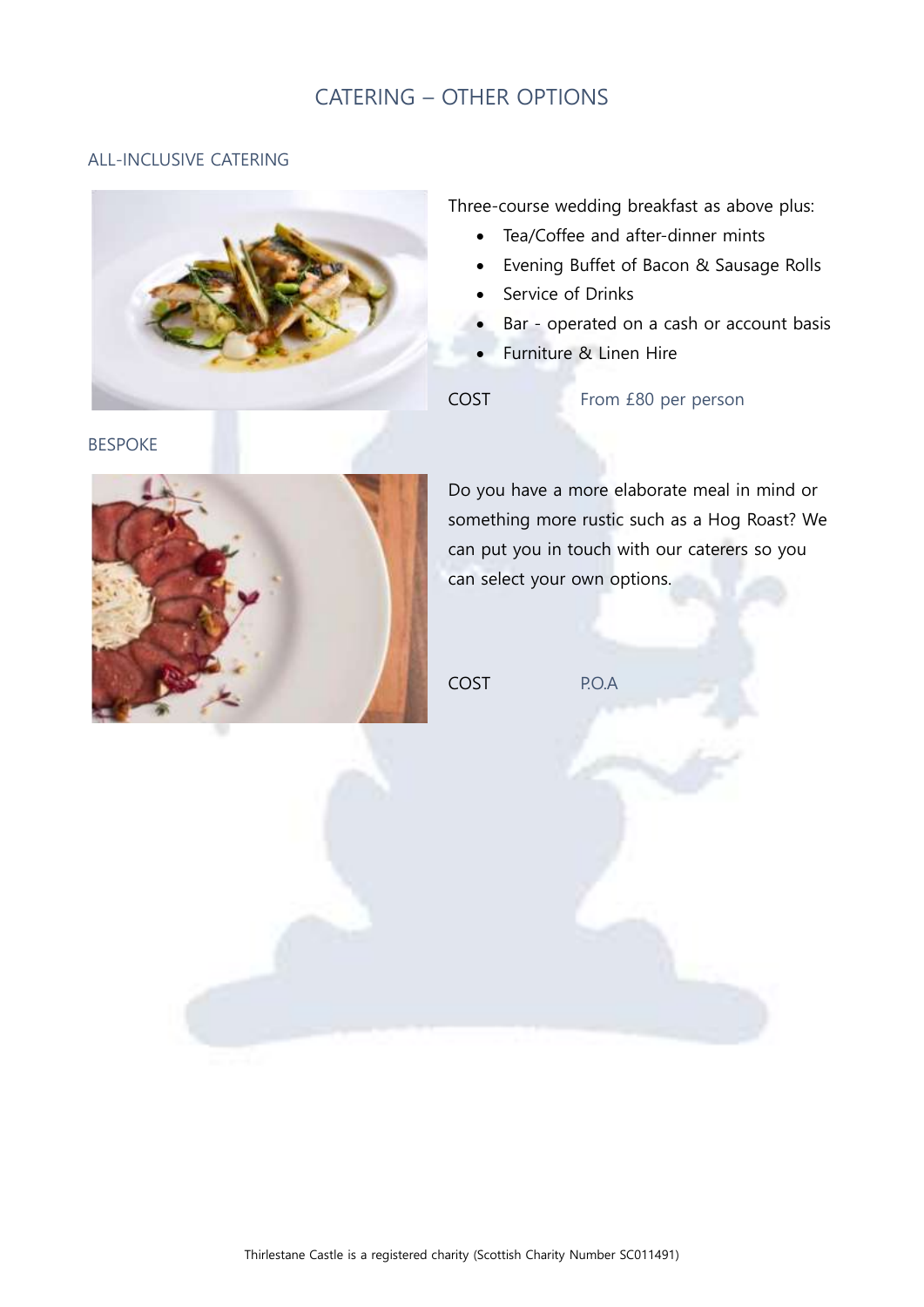### OTHER OPTIONS

#### ACCOMMODATION



The castle can sleep a total of 18 guests across five luxury apartments. Ideal for a romantic wedding night, a place to prepare for the day or for your guests.

Prices vary depending on the time of year and number of nights.

#### ACTIVITIES



Why not entertain your guests with some have-ago activities. We can help organise a range of options to help keep everyone busy.

Let us know what you have in mind and we'll put together a quote for you.

#### BAGPIPER



Enjoy a traditional Scottish welcome and have your guests greeted by a bagpiper as they arrive. Our piper can then pipe the bride into the ceremony.

COST £115